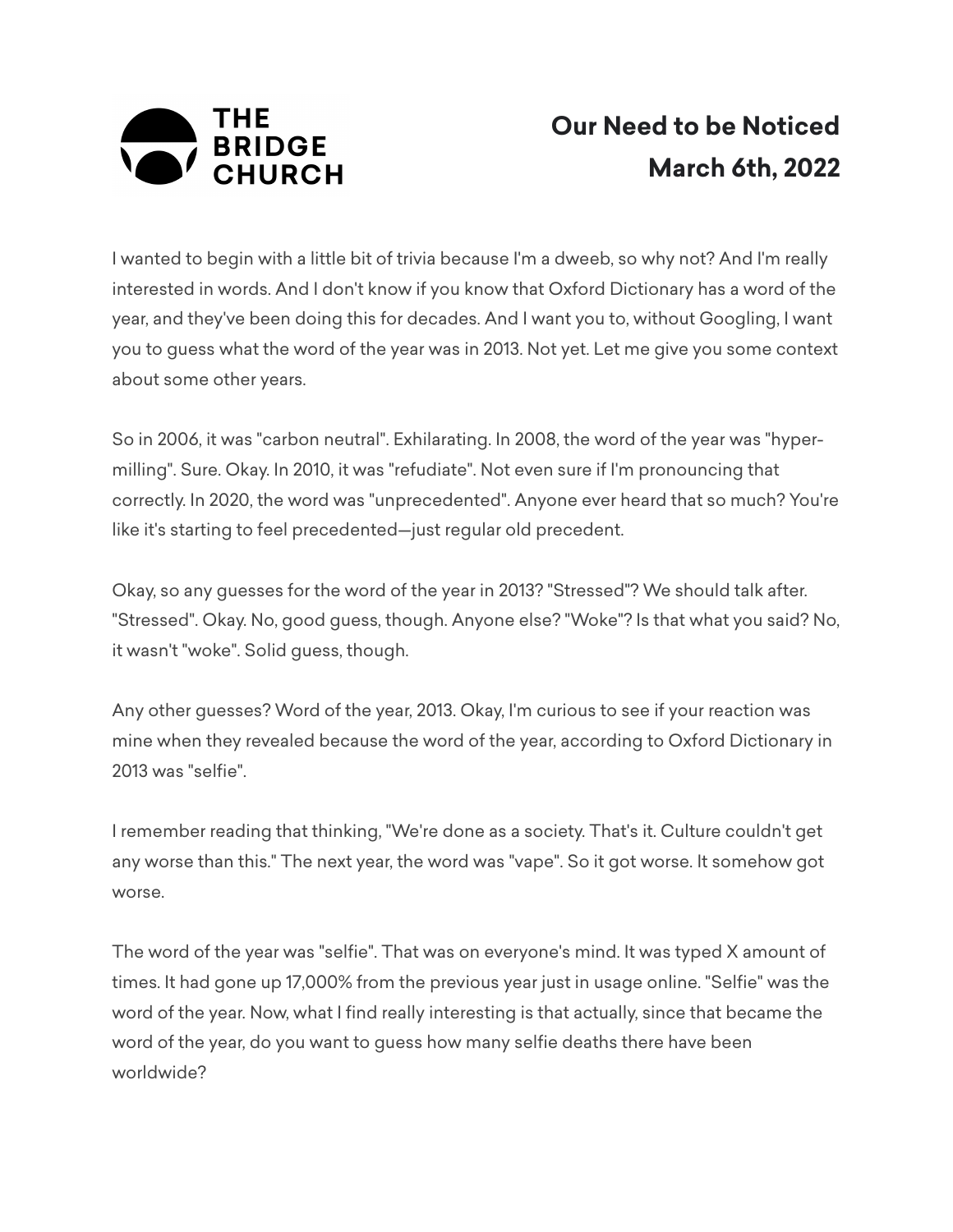This is a little bit of a darker question. I'm going to get a lot less feedback, I'm sure. Anyone want to guess? Did you say a million? No. Okay. It was 330, which was, to be honest, it was a lot less than I thought it would be. I found that men were twice as likely to die by selfie than women. In 2016, Mumbai in India actually established 16 "no selfie" zones because it was becoming such a problem.

And as I read that, I had this thought and I realized—this is a little on the nose—but this is the thought that came to my mind: our desire to be seen by others is literally killing us. Our desire to draw attention to me and mine and what I'm doing is literally causing harm to our physical bodies. And this is a bit of an extreme example, but we've all seen selfies, right? We all know what I'm talking about with the duck face. Hopefully that's phased out. But here's a really common one that I've seen.

[Image appears of a woman photographed holding a hand; the hand appears to belong to someone behind the camera.]

This selfie is pretty common, and it's nice because it's romantic, right? It's like, oh, I'm on a lovely date with a loved one until you zoom out and you realize what's really going on in this photo. Not a real arm.

[Second image appears showing same woman holding a fake hand attached to a fake arm, posed to appear real.]

The fact that this device even exists is terrifying. In fact, I heard a comedian, who said that —he was talking about selfies—he says, I don't call them "taking a selfie". I call them "taking a lonely". Right? Remember when we used to actually be able to ask someone, "Hey, could you take a photo of me?"

And he says, "I think we're so lonely, we're just constantly taking photos of ourselves." And I think that's part of it. But I think there's actually a whole lot more going on. And that's part of what Jesus is going to get at here in the Sermon on the Mount.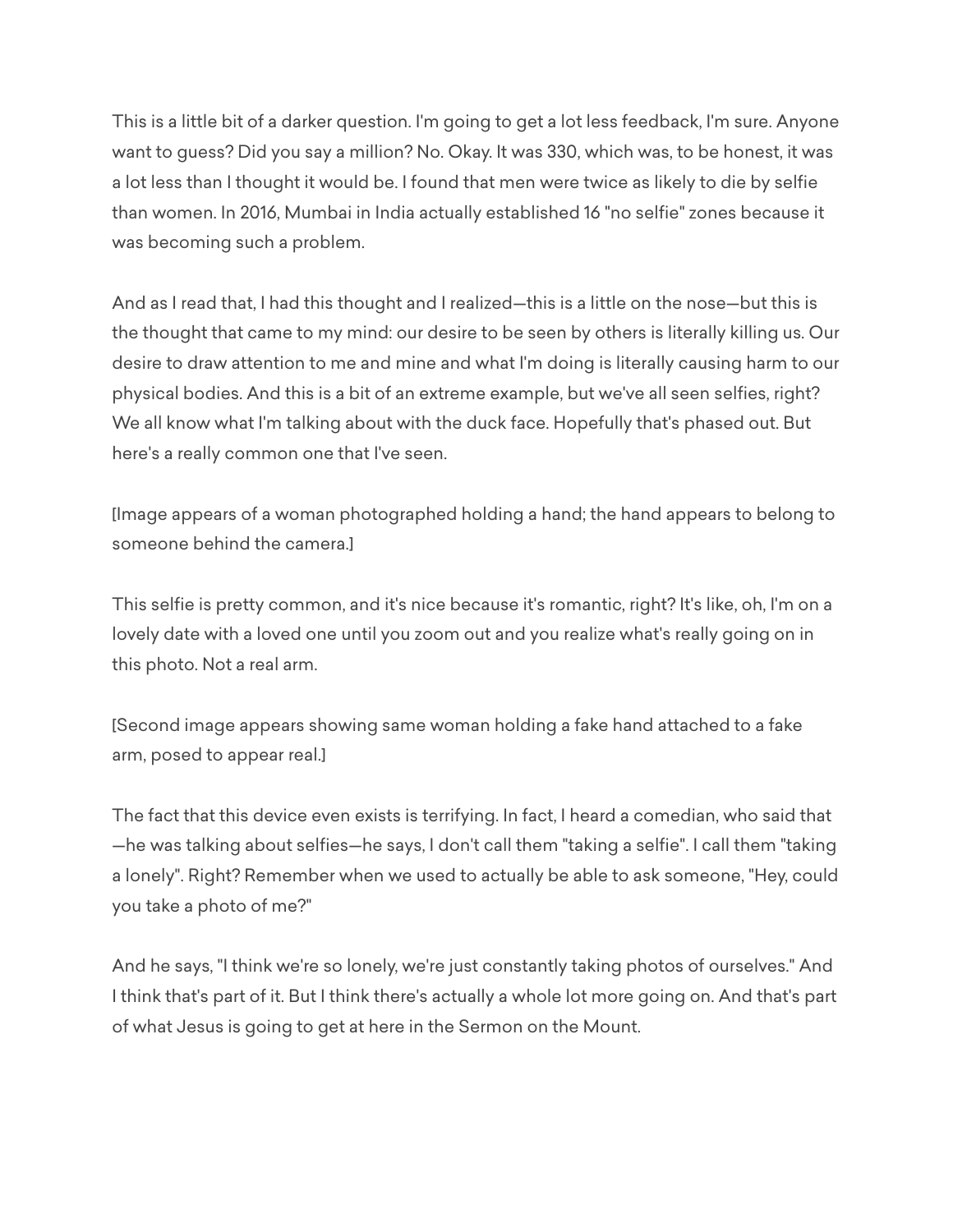And I think—and maybe this is overreaching—I think every single one of us, regardless of your Myers-Briggs, or your Enneagram or your personality type, I think all of us have struggled to some degree with approval-seeking, seeking the approval of others. And Jesus here is going to tackle that head-on. What I think is so interesting about this part in the sermon, Jesus moves from don't, don't murder, don't commit adultery to this week, to do give to the needy, do pray and do fast. And what I love about Jesus is here, he's standing in opposition of a sort of line-walking, bare minimum kind of faith.

I would say it this way: instead of asking, "what can I get away with?" Jesus is leading us toward "what must I get away from?" What must I get away from? So many of us live our faith how close to this line. I can't tell you how many times, as a pastor, I've been asked, "When does it technically become sin?"

I often have to say, "If you're asking that question, you're already in trouble. That's already the wrong question." Even in our righteous acts, there are still things at the heart-level that we have to deal with. So here Jesus talks about giving, praying, and fasting. We're only going to tackle the first two, and we'll introduce fasting next week.

And as we're not righteous by things we avoid, we're also not righteous simply by things we do. But Jesus here pulls back the layers of outward obedience, and he gets to matters of the heart. So, fair warning, it's going to get a little uncomfortable. Are we ready to go for it? All right.

Matthew, chapter six, verse one. "Be careful not to practice your righteousness in front of others, to be seen by them. If you do, you will have no reward from your Father in heaven. So when you give to the needy, do not announce it with trumpets, as the hypocrites do in the synagogues and on the streets to be honored by others. Truly, I tell you, they've received the reward in full. But when you give to the needy"—*when*, by the way, *when* you give to the needy—"do not let your left hand know what your right hand is doing so that your giving may be in secret. Then your Father, who sees what is done in secret, will reward you."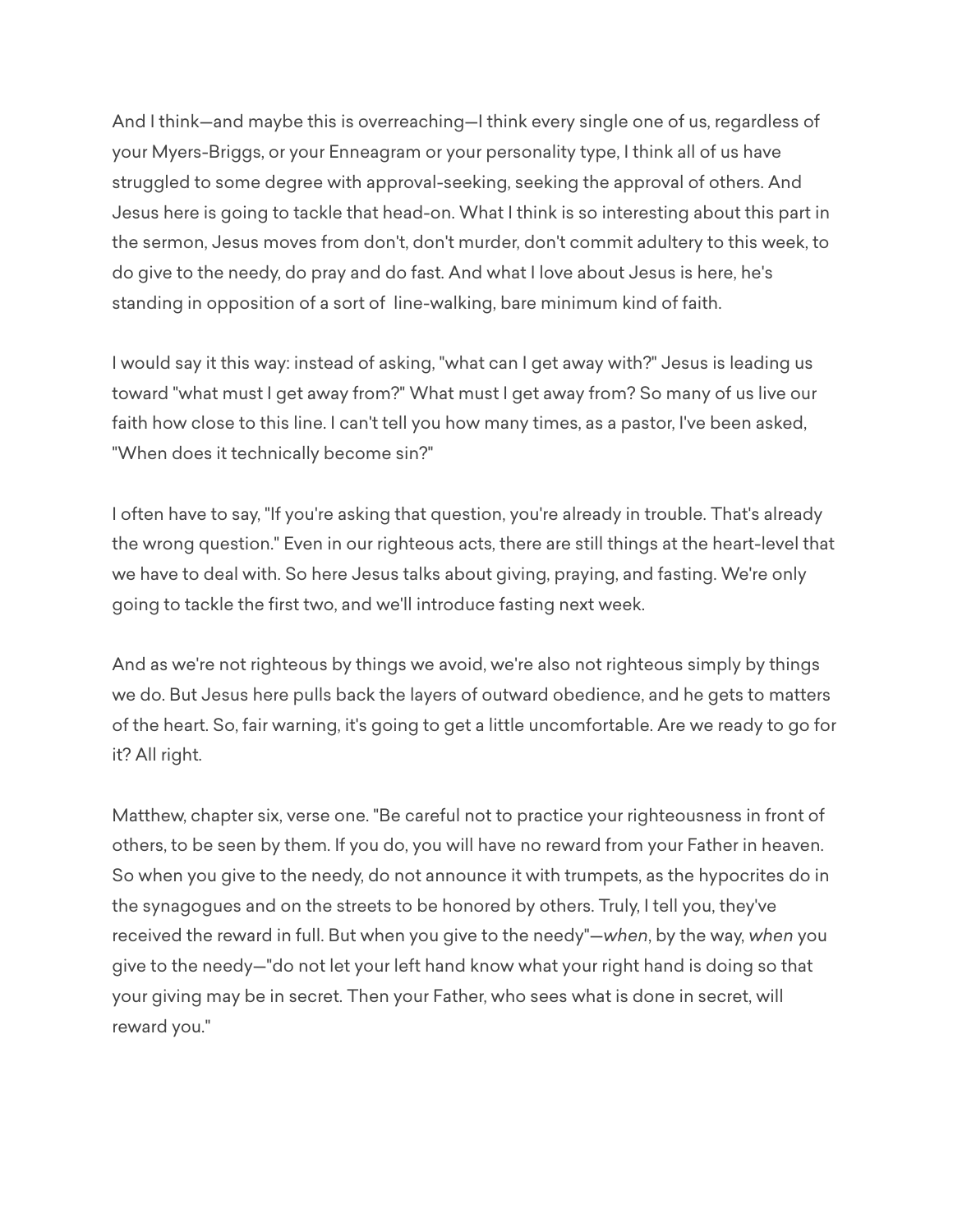Okay, so just so we kind of know where we're headed, verse one is sort of the thesis for this section here. And I'm going to walk through each of these verses line by line. I'm going to intentionally not put them on the screen. As most of you know, this is a sermon that Jesus is giving on a mountain side.

And they didn't have PowerPoint, they didn't have screens, they weren't holding Bibles. It's an oral tradition, and I think there's actually something really significant to just simply hearing these words from Jesus, hearing these commands, these instructions for what it actually means to live in the Kingdom. And as I've been trying to make, the case is that this isn't just a smattering of quotes and like "hot takes" from Jesus. It's a collection. There's a rhythm and an order to the text here.

So the first phrase there is "Be careful," which just, again, is a rule of thumb. When Jesus says, "Be careful," we should pay attention. We should lean in like, "All right, what should I be careful of?" Now, the word in the Greek there is a word "prosecho."

He's saying, "Be careful about white wine. It's terrible." [Laughter.] No, a different prosecco. It means to be in state of alert, to turn toward. When Jesus says, "Be careful," it's not like a general like, "Hey, be careful if you ever encounter this sometime in your life." Like, "Be careful. Watch out for quicksand." Anyone, based on cartoons, who thought quicksand would be a way bigger deal than it actually is? That's like my number one fear as a twelve year old. I got to watch out for quicksand—quicksand and tornadoes, apparently. Then I moved to Tennessee.

So he says, "Be careful." Be careful of what Jesus is saying. Be careful of what he says. "Be careful to not practice your righteousness in front of others." So the word "righteousness" there is the word "tekiasunai". Can I hear you say "tekiasunai"? "Tekiasunai" is this beautiful word, and it actually has multiple kinds of implications. It's about a right relationship, not just with God, but also with others and also the needy. Specifically, it's about a right relationship with God, a right relationship with our community, and specifically those in need.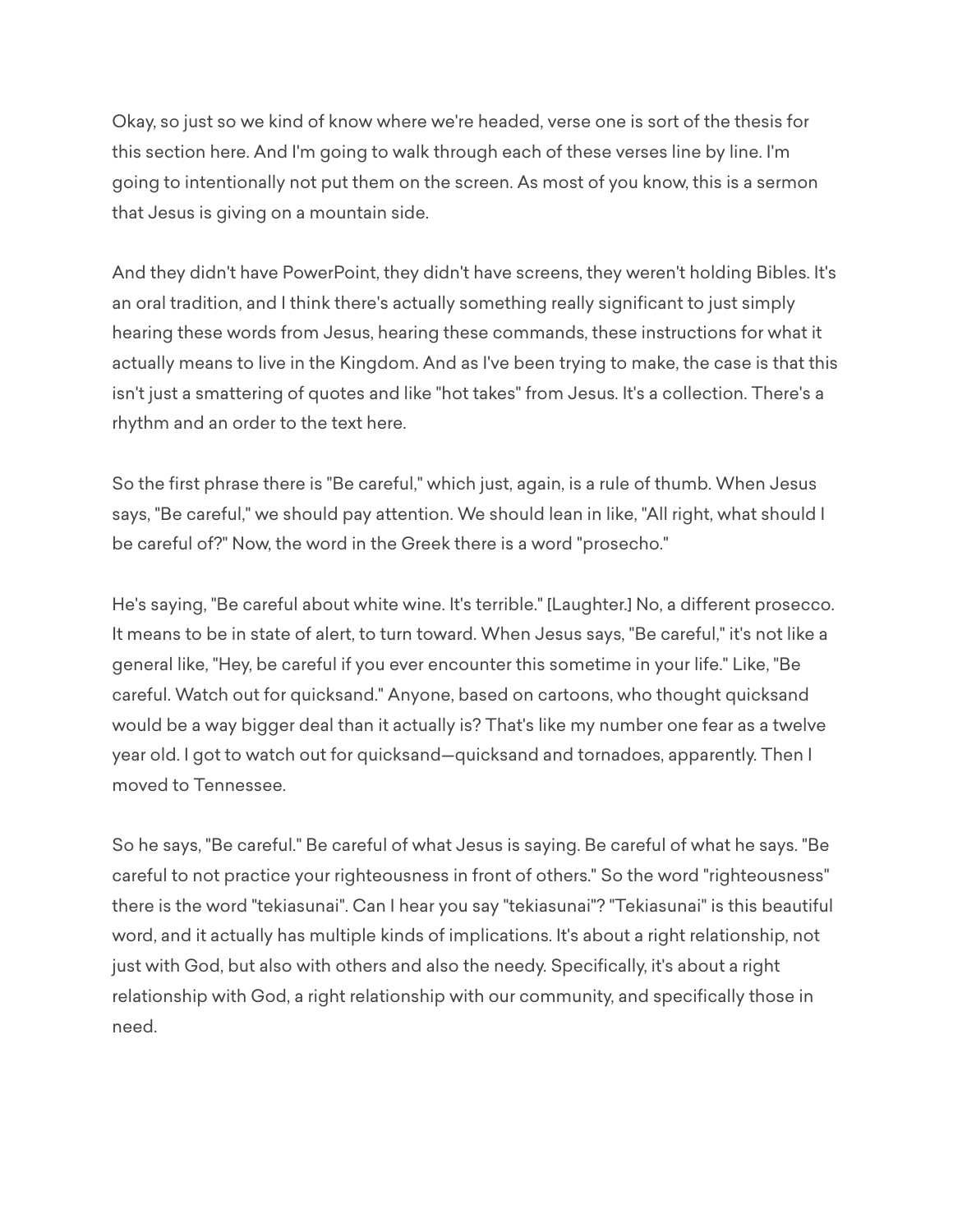Now he says something following that, but I think it's really important for us to hold onto. He says, "Be careful not to practice your righteousness in front of others to be seen by them." That's really important because this can be very confusing to us because a couple of weeks ago, we read, "Let your light shine before men so that they may see your good deeds." This could feel like a little bit of schizophrenic whiplash, like, "He just said that people should see my good deeds, and now you're saying that people shouldn't..."

Notice what he says in Matthew 5, "Let your light shine so that they could see your good deeds and glorify your Father in heaven." The litmus test for the one living in the Kingdom and apprentice of Jesus is to ask, does this bring glory to the Father? Is what I'm doing, pointing people not to me, not to my brand, not to my accomplishment, not to my church, my denomination? As good as all those things are, does it bring glory to God?

Matthew 5, Jesus is combating the sin of cowardice. And in Matthew 6, he's combating the sin of pride. He's saying there is a time to hide and a time to show. In William Bennett's Book of Virtues, what I find so fascinating is there's this long list of virtues, but the one virtue that's not included is humility. I think the reason for that is because humility is not necessarily a value in our time and age.

Pride is. Pride is the virtue. It's the thing we often look for in leaders and teams here in our culture. It's pride, not humility that we value in Maslow's hierarchy of needs. It asserts that my highest aim is self-actualization, to ensure that I reach my greatest potential. And before you email me, I'm for people achieving their potential, by the way. I'm all for excellence. I'm all for honing your craft. Absolutely. But I think Augustine was onto something.

Augustine once famously said that pride is the mother that is pregnant with all other sins. Pride is the mother that is pregnant with everything else that you see and discern as sin. You can certainly most likely trace it back to pride. Jesus isn't saying hide all your good works. He's saying, when you do them, don't do them for your glory, to draw attention to your website and your initiative. As good as all of them may be to be seen. The word for "to be seen" is "theothani", which is where we get our word for "theater."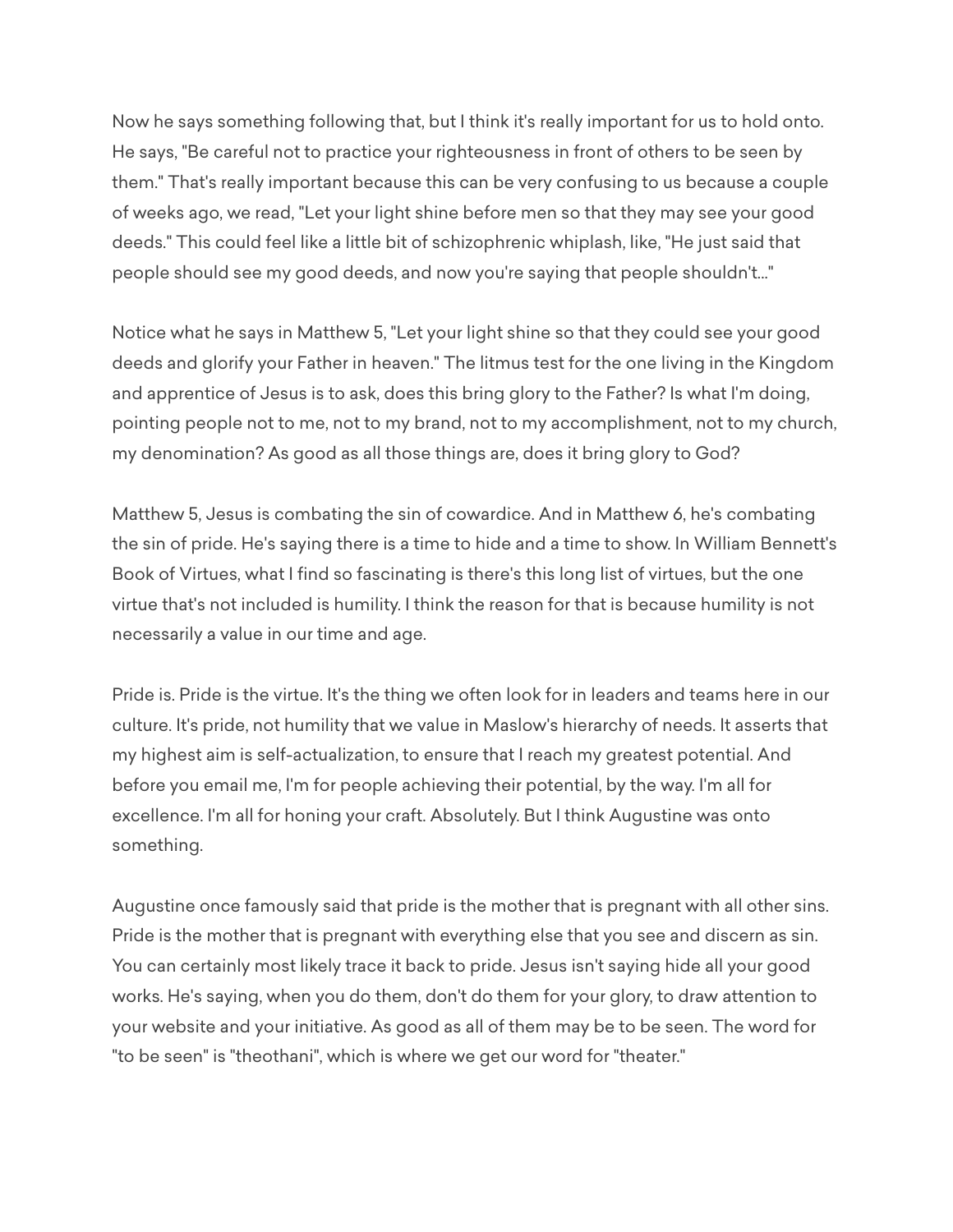He's saying, don't put on a show. Jesus, as he often does, isn't just simply dealing with our behavior, as important as that is, he's getting at our motivation. Our behavior matters, by the way. I don't know where we got this idea that Christianity doesn't have anything to do with behavior modification. When I read the Sermon on the Mount, he seems pretty interested in modifying some behavior drastically.

But he also says that behavior is not enough. There is a temptation to do the right things with the wrong motives. I didn't want to give this example, but I'm going to do it right now. I'm teaching the Bible. Would we say that's a good thing or a bad thing.

Most of us would say, "Yeah, okay, I think that's a good thing." The problem is you don't know my motivations for doing it, right? I would like to stand up here and say, "My motivations are 100% totally pure all the time." That would be a lie, truth of the matter. And I probably could speak for anyone who's ever on the stage. It's a bit of a mixed bag, actually. Yes, to glorify God, to serve our community. But also there's a part of me that really wants you to like me. Maybe even more than that, I want you to think that I'm smart or that I'm doing a good job.

We know that there's a neurochemical response when you laugh at my terrible jokes, like something happens physiologically that says, "Oh, more of that, please." What I'm doing, the action that's happening right now, many of us would identify as good, but Jesus says it's not good enough to just do good things. Where is your heart? And I say this as your pastor and any other pastor that you know or care about: stages are an occupational hazard for people in ministry. They just are. I love what we do. I think we should keep doing it for a long, long time. But there is an occupational hazard to stages and lights and streaming. Jesus says, "Be careful not to do those good things in order to draw attention to yourself."

Now in verse two, what I find so interesting, he says, "So when you give to the needy..." I'm not going to harp on this for a long time. Jesus assumes that's happening. Not like, "If that's your thing, if that's your heartbeat, if you're like one of those types of people, yeah, it's fine." He says *when* you live a life, a posture of generosity towards those in need. He's assuming that it's happening now.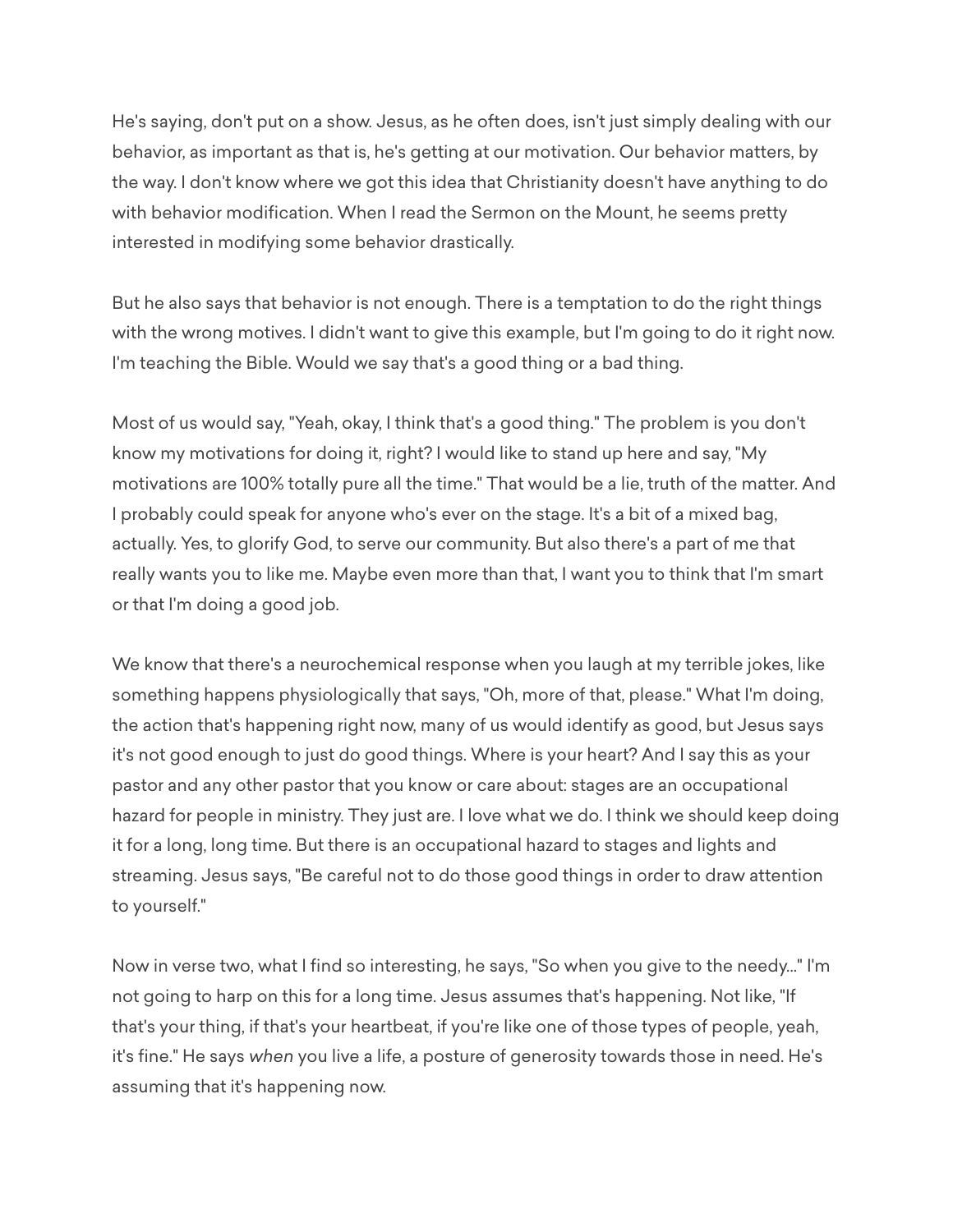The word "give to the needy" is actually one word in Greek. It's the word "tzedekai". And "tzedekai" is often the same word, translated both righteousness and acts of justice. In the biblical narrative, personal righteousness and outward acts of justice are deeply intertwined. May we not separate what God intended to be together. They are one in the same. And it's not just about money, it's about serving. It's about giving of our time out of relationship. A little bit of context here that I think might be helpful. So in AD 70, after the destruction of the temple, Roman general Titus just leveled the city, leveled the city and the temple.

Judaism had to sort of reinvent itself. The temple was everything. So without a temple, that means there's no more priesthood, no more sacrificial system. And giving to the needy, sort of in some way, replaced the sacrificial system as a way to make atonement. Instead of taking a goat to the temple, they would give to the needy, or they would bring a meal to someone in need. They would serve, they would welcome into their home. It became a key role in society. Jesus is pro-giving. But again, he's getting at our motivation.

Now, I want to geek out a little bit on this word "trumpet", because they didn't have Pushpay at the time. They didn't have automated giving. They didn't have cashiers checks. They didn't have any of that in this context. There was a giving box in each synagogue, and at the area at the side of the temple of the courtyard, there was a place called the Chamber of the Secret.

And people would go and drop off gifts that were designated specifically for the poor in that community. And the chest itself, the thing that you would actually place the money in was made of a ram's horn. And a ram's horn was used in many other contexts, like a trumpet. It would be used as an instrument. And so the poor would then come in later into that chamber, and they would receive the gifts that people had discreetly put in this chest throughout the week.

Part of what was happening, if you could imagine, a big ram's horn. People would sometimes come in, and imagine you've got heavy coins, right? You can either gently put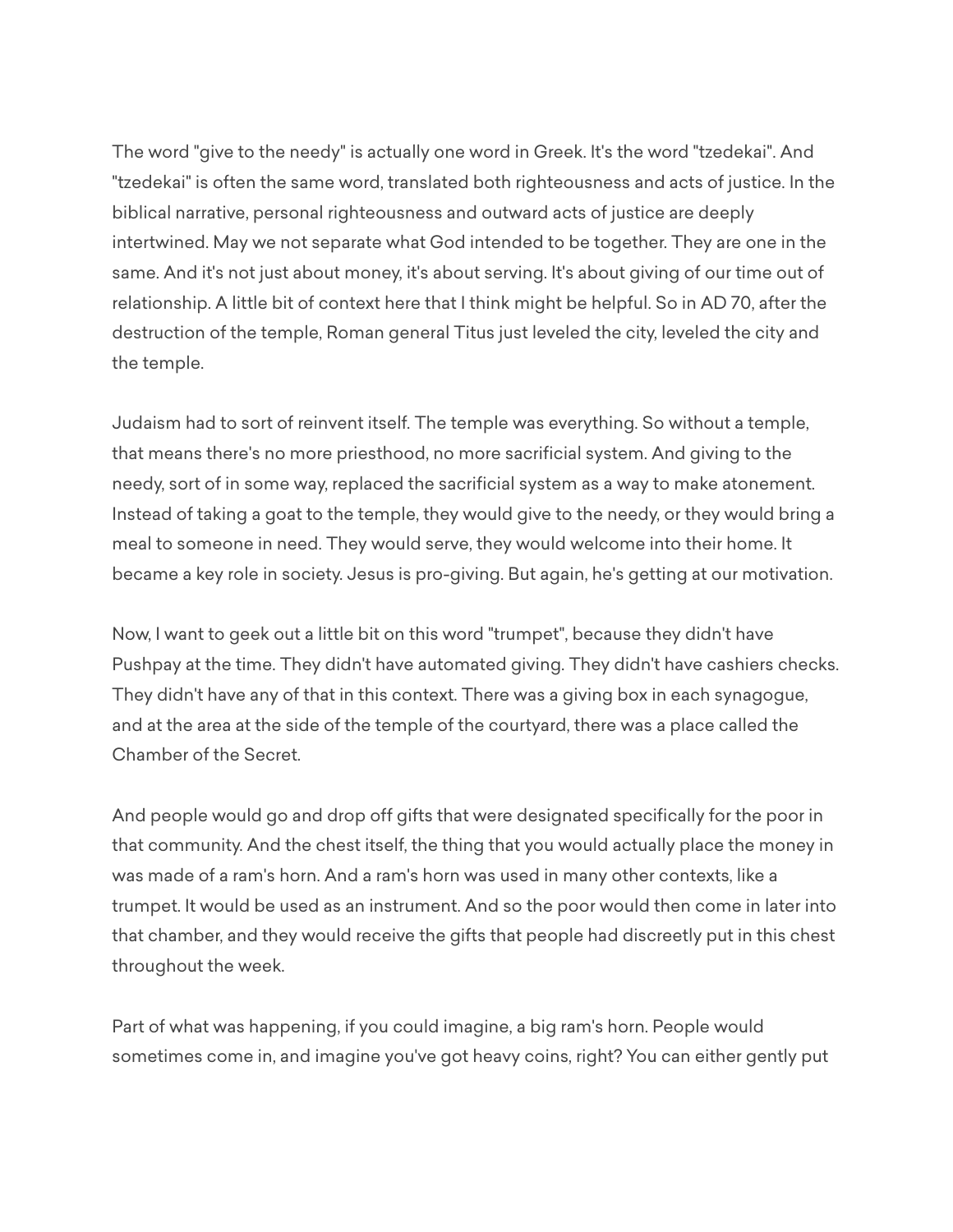them in the horn and they kind of slide. What would happen if I chucked it all in there, or maybe one at a time.

What he's saying is it was very easy to make a big commotion about the giving that you were doing that was meant to be in secret. It was meant to be received by the people who really needed it to discreetly put the funds in there. And people apparently were backing up and they're shooting threes into this ram's horn so that everyone would go, "Oh, he's giving a lot over there. Look at that. Oh, my goodness, look at the generosity of that guy."

In fact, as the years went on, the Pharisees literally started attaching trumpets to their belt and would blow a trumpet, and the poor would come running. It's kind of like, have you ever seen the way that neighborhood children respond when the ice cream truck comes? It's chaos. It's beautiful chaos. But they would really blow the trumpet, and all the needy of the community would come running. They would gather and they would say, "Oh, how generous they are." And sometimes there was even a parade.

And Jesus says kingdom people don't live like that. They don't draw attention to even the good things they're doing. Jesus is saying, "Keep doing it, don't announce it, don't draw attention to it." And we don't typically wear trumpets around our belt anymore, typically. Some of us... But what are the other ways that we do this? I'm not knocking it, but like donations with our name on it. I mean, every Church I've ever worked at, sometimes the subtext: "biggest givers also have the biggest influence", right? I visited a church once and as you left the auditorium, there was this huge bronze plaque of the ten biggest givers with their name and the dollar amount on it, from the previous year.

I'm glad you had that reaction, because we're doing it next week. No! The last thing that people see as they leave!

Oh, what about the trumpet of social media? Again, I'm saying this is someone who's done it all. I've done all of this—the selfies on a mission trip so that people know that I'm doing good things with my time, that I care about these things in the world. Let me ask you, and I ask this with all the discomfort in the world, have you ever given a gift and not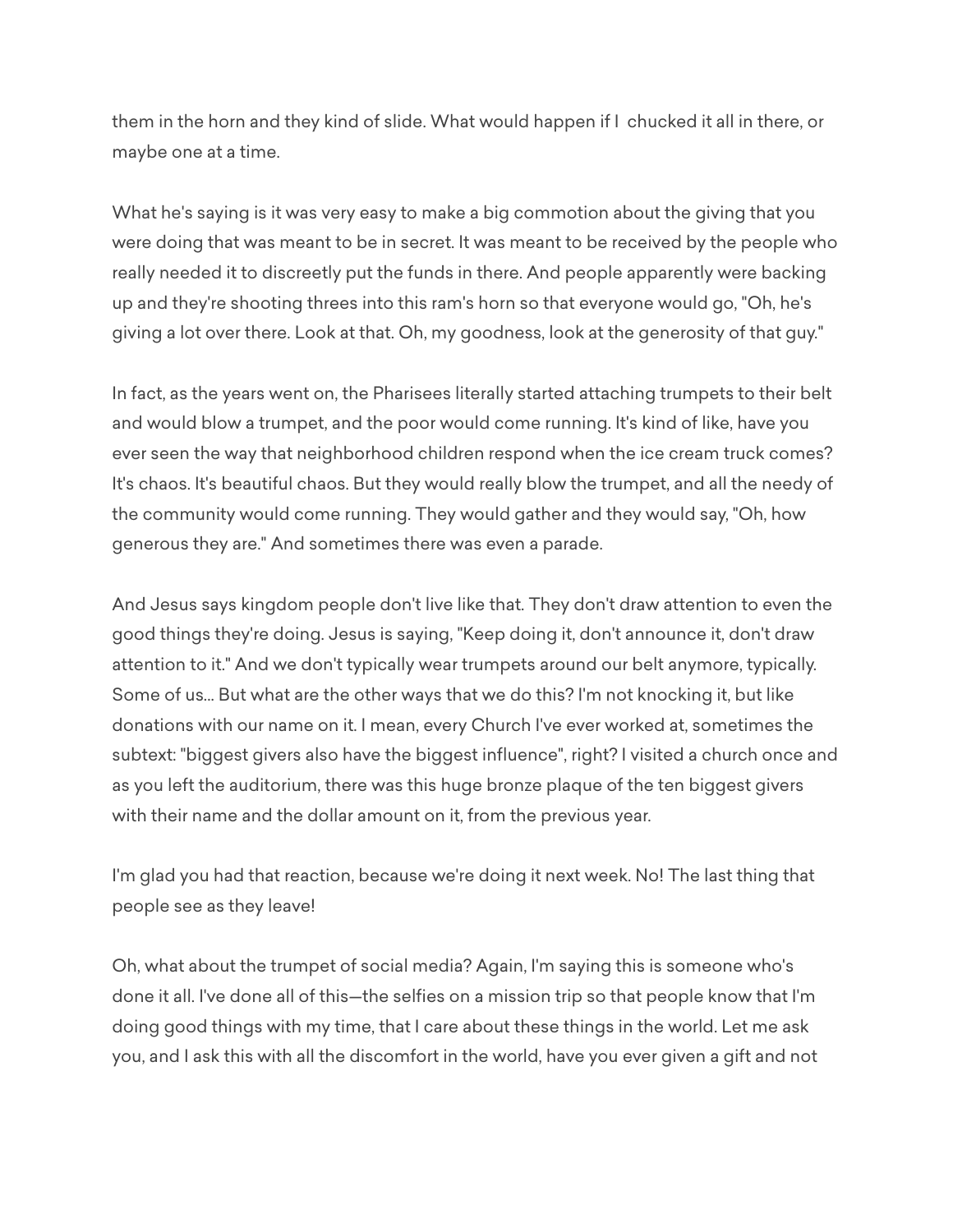identified yourself at all? I'm talking like a cashier's check, mail it from a different zip code, until no one.

It's so freeing. And it's also so challenging. Anytime that I've been challenged to do something like that, I'll be honest, I don't, realize how much I want someone to know. You do it, you feel challenged in a moment, you hear a sermon like this, you're like, "Oh, yeah, that sounds like a fun idea." And then as soon as it's done, you're like, "I really want the lights, the accolades, just one 'attaboy'." This kind of giving humbles us greatly. It reminds us that everything we have is God's and we're just stewards. That's it. It's not ours. We are managing his portfolio.

Now, I want to address this word "hypocrite" for a second, because this is one that I feel like we hear a lot. It shows up 13 times in the Sermon on the Mount. What is easy to miss is that the word "hypocrite" was not pejorative in the first century the way that it is now. Has anyone ever used "hypocrite" and meant something nice by it, or even just neutral? It simply means "actor". Like "actor" in a Greco-Roman drama. In fact, from where Jesus is probably giving this sermon, down the road in the Roman city Sephorris, there was this huge theater. I got a picture of it here, this huge theater.

And I'm not going to spend a lot of time on this, but it's most likely that Jesus actually wasn't a carpenter. The word "tektōn", we've translated as carpenter. It really just means "builder". And there's not a lot of trees where he was from. So he likely—please don't get mad—he likely was a stonemason. He likely worked with stone. I'm just saying that as an aside, we can talk offline later. Some scholars even asserted that he maybe worked in this exact theater.

So when he talks about "hypocrite", he's talking about an actor, someone, you know you've seen the sort of the two masks in different theater productions. The two masks is where this idea of hypocrite comes from. He's saying they're not the real deal. They're actors. We get this idea outlined in Shakespeare, and Hamlet, he says, "God has given you one face and you make yourself another."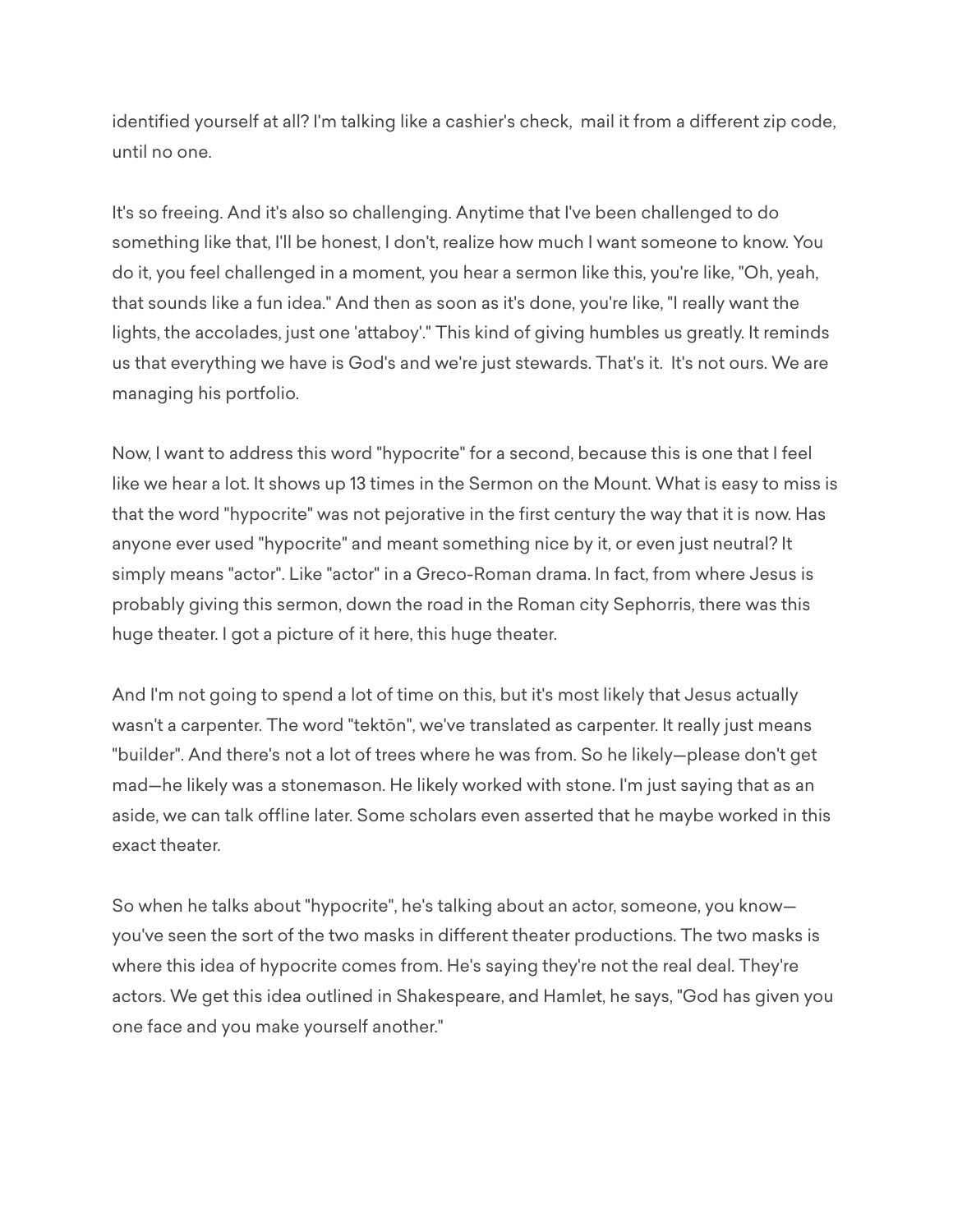"God has given you one face and you make yourself another." That's part of what this looked like in the first century. And what I find so fascinating is that his reason for not doing it is not the reason that we tend to give. Like when we talk about hypocrisy in the church, his reason isn't that it would turn people off. That's what you'd think. That's what I would think. "Hey, don't be a hypocrite because then people aren't going to attend your church. People aren't going to be a part of your thing."

He says the issue is about receiving a reward in full. He says, if you do it like these actors, if you're only doing it for approval, you'll get what you want. But that's all that you get if you're doing it for the comments, for the applause, for the likes, for the accolades. Jesus is saying he's not opposed to the reward. He's saying, if your goal is accolades, you're setting your sights way too low. If that's the aim—the applause and the likes and the attaboys—if that's your aim, you've set your sights way too low.

And then he goes on and says something really strange in verse three: "When you get to the needy, do not let your left hand know what your right hand is doing." That's weird. I'm typically aware. That's a tough thing. As we follow Jesus, though, this is what I think he's getting at: the end goal is to grow into the kinds of people who live like Jesus without thinking so much about it.

Anyone who's a musician who has been practicing scales their entire life, at a certain point, you don't have to think about each key specifically. It becomes like a muscle memory. The point isn't like, "Hey, you should give more." It's like, "No, this is the kind of people that he's inviting us to become," so that when we give and when we serve and when we're generous and gracious and show forgiveness and mercy, it doesn't feel like a knockdown drag-out, like, "Oh, I really want to punch you in the face, but I guess I heard this sermon the other day, and I should not do that now."

It becomes muscle memory. Become the kinds of people that do this. Bonhofer calls it self-forgetfulness, just to lean in, to become the kinds of people that live this. Our longterm goal is to become the kind of people who follow Jesus, are transformed, and naturally do these things not out of a schedule or obligation, but just out of who we are becoming in Jesus. Does that not sound like a beautiful image of the Kingdom? It's not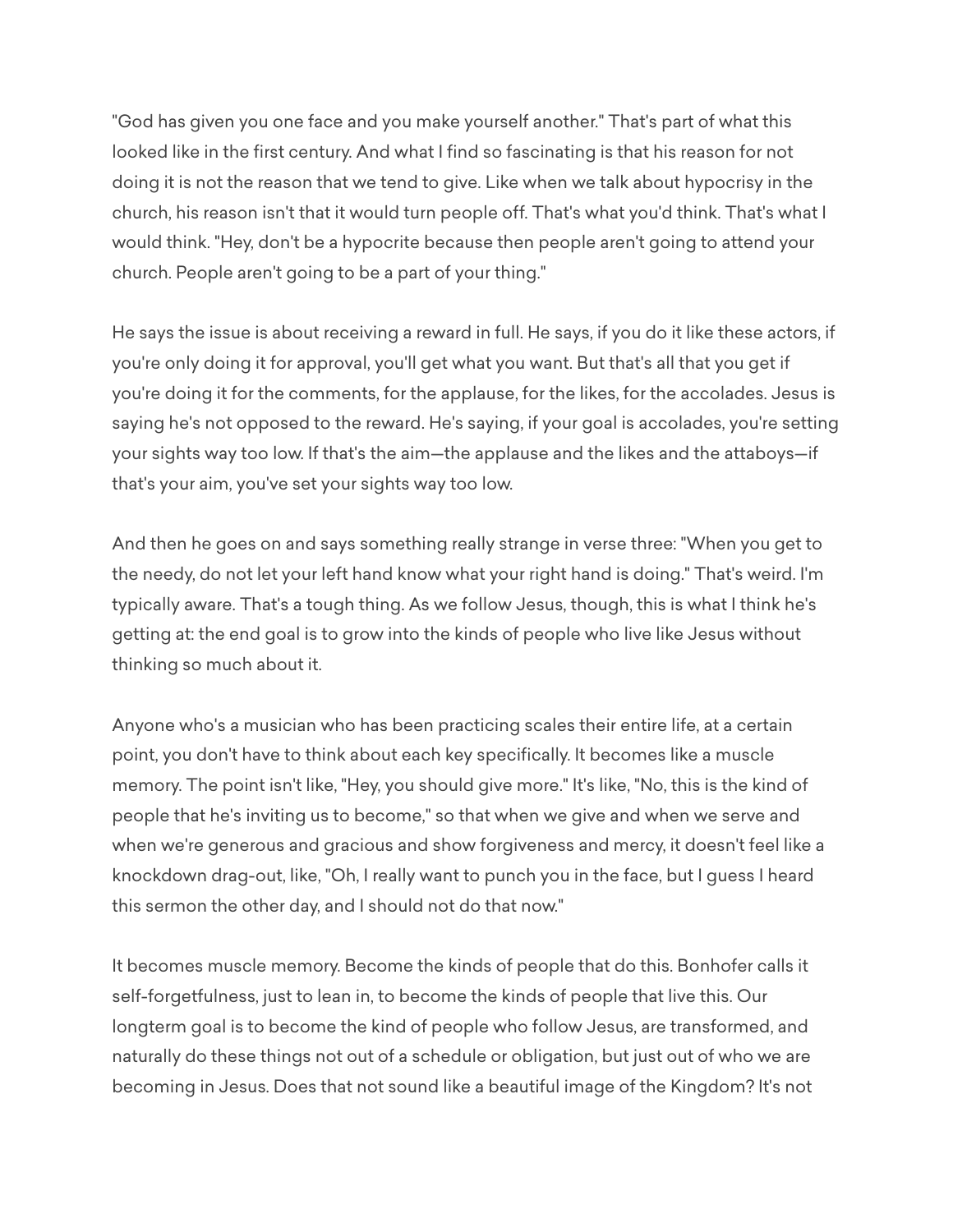out of guilt. It's not out of some initiative. It's not because there's a hashtag and I really hopped on the wave. It's because that's just who I'm becoming.

Then he says in verse four, "then your father, who sees what is done in secret, will reward you," which sounds odd to me because he says the motivation is still rooted in a reward, which is weird for us because we love altruism in the west, don't we? Which, I think it's an okay thing. But notice what Jesus doesn't say. He doesn't say, "Give to the needy because it's the right thing to do. Come on, you've been saved. You should give to the needy." He doesn't say what the reward is. So don't fill in the blanks either, okay? I've heard a lot of bad, like, "Oh, your father sees it, and he's going to rain down Lamborghinis and Land Rovers on my life." And that's not what he's saying here.

But he does say, "The father will notice." "The father will notice, and he will reward you." I have a four and three-year-old at home right now and one on the way, and I'm very aware that we come out of the womb wanting attention, quite literally screaming for it, right? The amount of times my boys say, "Watch me, watch me, watch me!" Part of what I love about that is often they say, "Watch me," and then they do nothing. Any parents used to that one? "Papa, watch me, watch me, watch me, watch me!" And I go, "What?" But he's like... [looks around silently].

I'm like, "You didn't even have a thing!" All right. Okay. That probably makes me a bad father. But what I actually think is we never really truly outgrow that. And I think what begins as "watch me" as a child grows into "notice me" in adulthood. I don't think we're like screaming, "Watch me, watch me, watch me do this thing!" But deep down, the engine of our heart is, "Oh, I want someone to notice. I want someone to know that I am crushing it physically, mentally, financially, spiritually, whatever it is."

It's an easy target, but I'll go after it. How about social media? If you follow me online, I'll just say this: that's not really who I am. It's part of it, but I'm curating all the best parts of my life for social media. I've even taken photos of my house, but if you could see what's behind me when I take that photo, it's just a pile of garbage cleared out so I can get one corner of the house looking nice so that you all think, "His house always looks like that.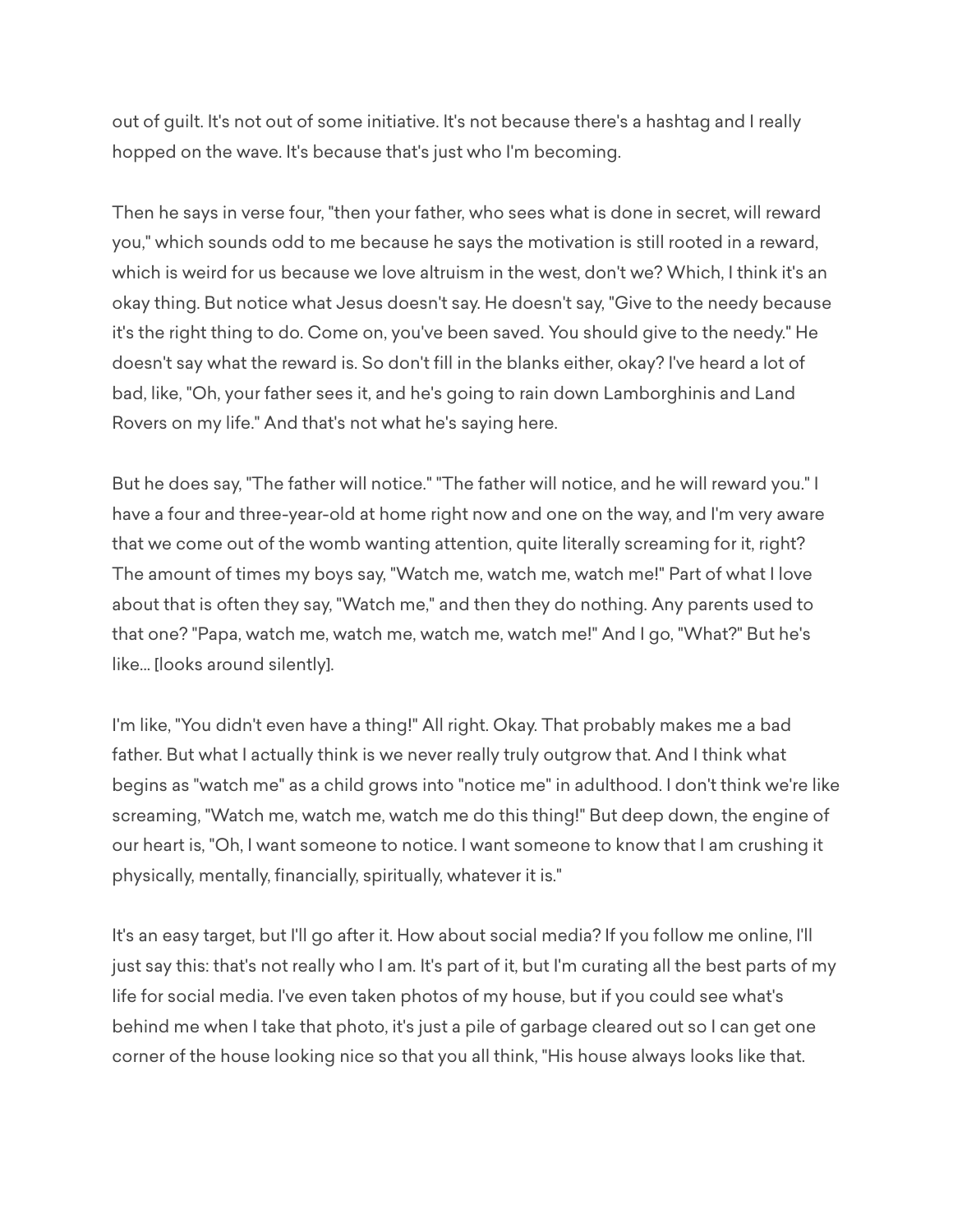And he's just always playing with his boys and attentive and, oh, my gosh, what a good father. Oh, our pastor." Yeah, I do that. Am I alone? Does anyone else?

We curate a portrayal of who we want people to think we are. Degrees, resumes, things, cars, clothes, phones, gadgets... We're obsessed often with looking good over being good, myself included. As an enneagram three, words-of-affirmation guy, by the way, this is like my cardinal struggle, especially in leadership.

There's a consultant at Gordon College, Paul Borthwick. He says, "Anyone who has ever taught or attempted to lead others knows the tendency in all of us towards exaggerating our depth of character while treating leniently our flaws. The Bible calls this tendency hypocrisy. We consciously or subconsciously put forward a better image of ourselves than really exist. The outward appearance of our character and the inner reality (that only God, we, and perhaps our family members know) do not match. Does anyone feel that? Anyone running for the door? So how do we break free?

Here's a simple challenge: go do something Jesus-y and then don't tell anybody. That's it. Go do something Jesus-y and don't tell anybody. And by the way, don't mask it as a praise report in your next prayer circle. Okay? Listen, I've been around Christian folk for a while. We've all: "Just a quick praise report. I made a pretty big donation, and I'm just feeling really good about the generosity that I modeled and blah, blah, blah, blah, blah." Don't do that. Don't mask it and couch in some religious language. Go do something Jesus-y. Tell no one. Do it in secret and feel the Father smiling at you, just simply living in the Kingdom.

You're not earning his love—you already have it. Let that smile be enough and feel the weight of this bondage of what everyone else thinks begin to fall off your shoulders. I'm telling you, it's a game changer.

Okay, I have two minutes left and half the passage. Here we go.

Matthew, chapter six, verse five. And I promise we'll fly. "When you pray, do not be like the hypocrites again, for they love to pray standing in the synagogues, on the street corners to be seen by others. Truly, I tell you, they have received the reward in full. But when you pray,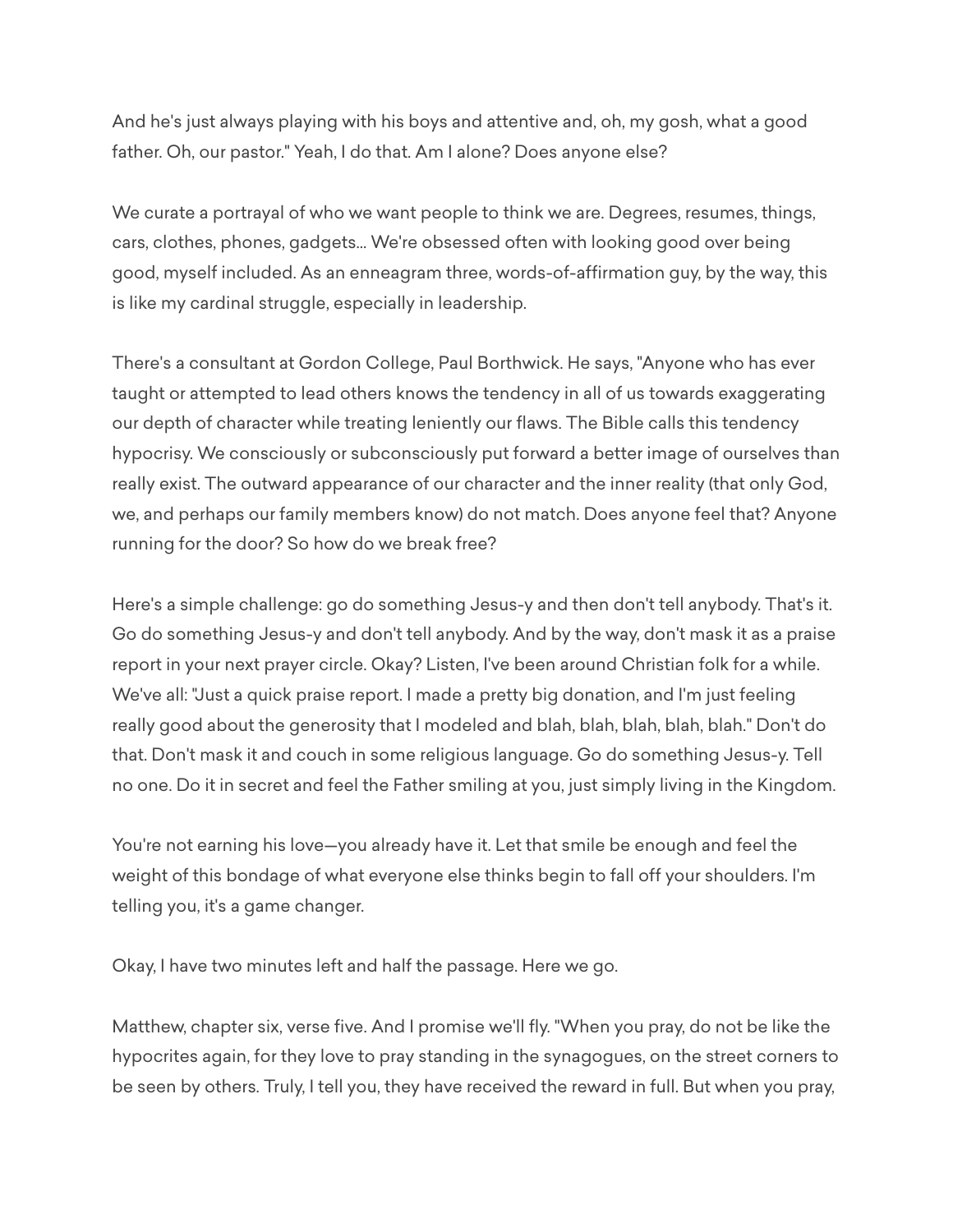go into your room, close the door, and pray to your Father, who is unseen. Then your Father, who sees what is done in secret will reward you. And when you pray, do not keep on babbling like the pagans, for they think they will be heard because of their many words. Don't be like them. Your father knows what you need before you even ask."

So again, Jesus is wanting for us to look beyond our present reality to a coming Kingdom. He's wanting us to get out of a religious routine and into a beautiful exchange of genuinely loving God and others. Now, we read verse five, and we think, "Easy-peasy. I don't even want to pray on street corners. So check, right?" That's not even appealing to us. That's easy for us to give ourselves a pass. But Jesus is always speaking to something deeper.

We've talked about this before, but the Jews actually had a practice that they would pray three times a day, wherever they were at, whatever they were doing. By the way, there were three designated times they would stop everything and pray. And there was actually a rabbinic rule, "Do not pray loudly." If you're at the market, if you're around a crowd of people, don't do it to draw attention to yourself, because there's a lot of opportunity for performance-driven prayer.

Jesus isn't mad that they're praying. He's getting at their motive when they do. He says, the reward is whatever you get—cheap, small, short-lived applause for being so spiritual. And Jesus is subtly correcting this idea, and he's deconstructing their paradigm.

Now when he says, "Close the door", he's being, I think, hyperbolic. Essentially, he's saying, "Go somewhere private." We know this at a human level. Our most intimate relationships, think about the most intimate relationships you have. That intimacy, my guess, was forged in private, not in front of a crowd of people. The closest relationships that you have were probably a lot of one-on-one, a lot of tears, a lot of forgiveness, a lot of working through issues. This is why when Jesus says "Father", this is revolutionary. You didn't speak of God that way. For Jesus, it's about this intimacy.

I know for so many of us, the word "father" is so complicated, and just please just hear my heart, I understand that maybe your old man was a jerk or worse or absent. Maybe God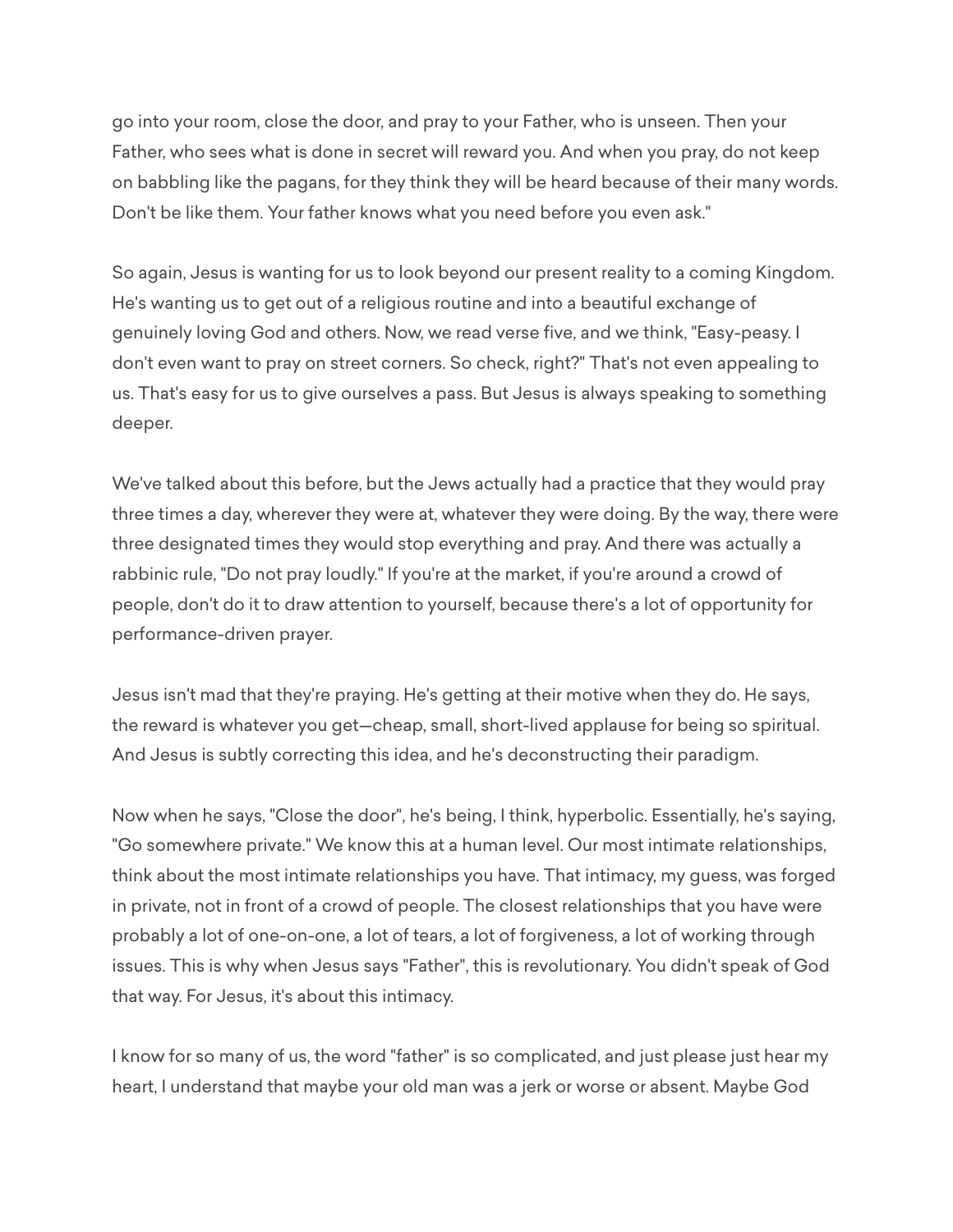wants to redeem that word "father" in your life, but he wants us to know it's a relationship. It's an intimate term so that you're not only just simply being welcomed by a King, you're being embraced by dad. That's the invitation in prayer.

He says, "Don't babble." Don't use too many words. In fact, there was a pretty common belief system among what you call the pagans. And they would practice, blatant worship of other gods. And the pagan rule of thumb was that you needed to find a way to communicate how sincere you were in prayer, which could mean screaming, cutting yourself, babbling, repetition, ripping of the clothes, anything to get the god's attention.

And this prayer was marked by desperation that turned these gods into begrudging givers. Jesus says, "Don't be like that." This is the Father we're talking about. He's attentive. He knows what we need before we do. He's family.

Dallas Willard puts it this way: The pagans do not understand that prayer to the God of Israel, the living and personal God of the universe, is intelligent conversation about matters of mutual concern." Prayer is intelligent conversation about matters of mutual concern. You don't have to flag Him down with fancy language. Prayer is not like a flare gun, like, "I got to work in a 'shekinah' in there; otherwise God won't listen to me." He's a dad.

And he's not saying, "Don't keep asking." In fact, in a couple of weeks, he says, "Ask. He's ready." And I've struggled to believe this, which feels weird to say in ministry. If I'm honest, I've struggled to believe this. I think God loves me, but I'm not so sure he likes me. I'm kind of like an unwanted house guest in God's home. Jesus is saying that nothing could be further from the truth.

The issue isn't about standing. It's not about street corners. It's less about what our bodies are doing and more about where our heart is at. So let me ask this question: do my prayers in secret and public sound anything alike? Do they sound anything alike? D.L. Moody said, "A man who prays much in private will make short prayers in public."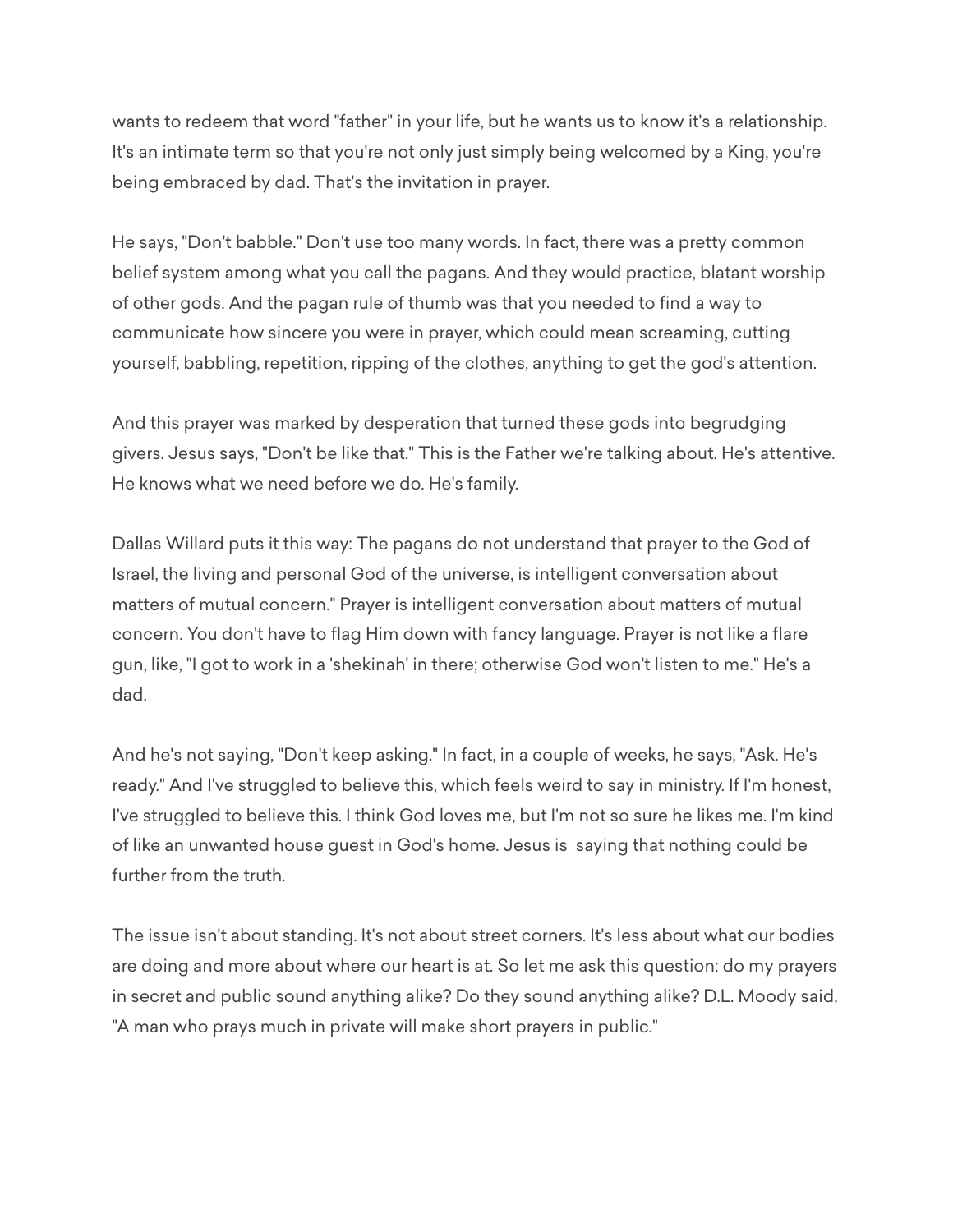It's the same principle. Are we saying these things in order to earn and garner the attention affection of the people around us? Do we load on vocabulary? Do we use catchy phrases and we pray for hedges of protection, even though we don't understand why shrubbery has anything to do with this? [Laughter.] Or is it us just running into the arms of dad? He's not talking about —he's talking about aimlessness. Don't keep on these words. You don't have to do that.

Just come to dad. Come to dad. Now, I'm not going to unpack this at all because I think actually what I'd love to do sometime in the future is to do a whole series on prayer. But I want to read it over us because I think it's important.

Matthew 6:9-13. "This, then, is how you should pray. Our Father, (our dad, our Abba) in heaven, hallowed be your name (holy, separate, other is your name). Your Kingdom come, your will be done on earth as it is in heaven. Give us today our daily bread, (not our weekly, not our monthly, and we depend on you every single day) and forgive us our debts as we have forgiven our debtors, and lead us not into temptation, but deliver us from the evil one."

Here's the beauty of this prayer. It's not a formula, but a framework. It begins just with intimacy: "Just dad. I just need to be with dad." It leads us to worship: "Hallowed is your name, not mine." It's about allegiance. We will always be tempted to build our own kingdoms, our own brands, our own accomplishments. It's submission: "Your will, God, not mine."

Petition is often where I start, though. Can anyone relate to that? It's usually like the first words out of my mouth: "God, would you please do this? Come on, hurry up. I need this."

Out of that comes confession and then deliverance. Jesus tells us to pray for daily bread (even when we'd rather have a Costco relationship with God), to depend on him as a father. And in so doing, we reject the world's frenzy and drive to accumulate, because fear drives to control what love drives to trust. And this prayer builds because if we don't see God as Father and holy, we'll never surrender ourselves to his will. An unsurrendered heart leads to fear, which strives to secure our own bread.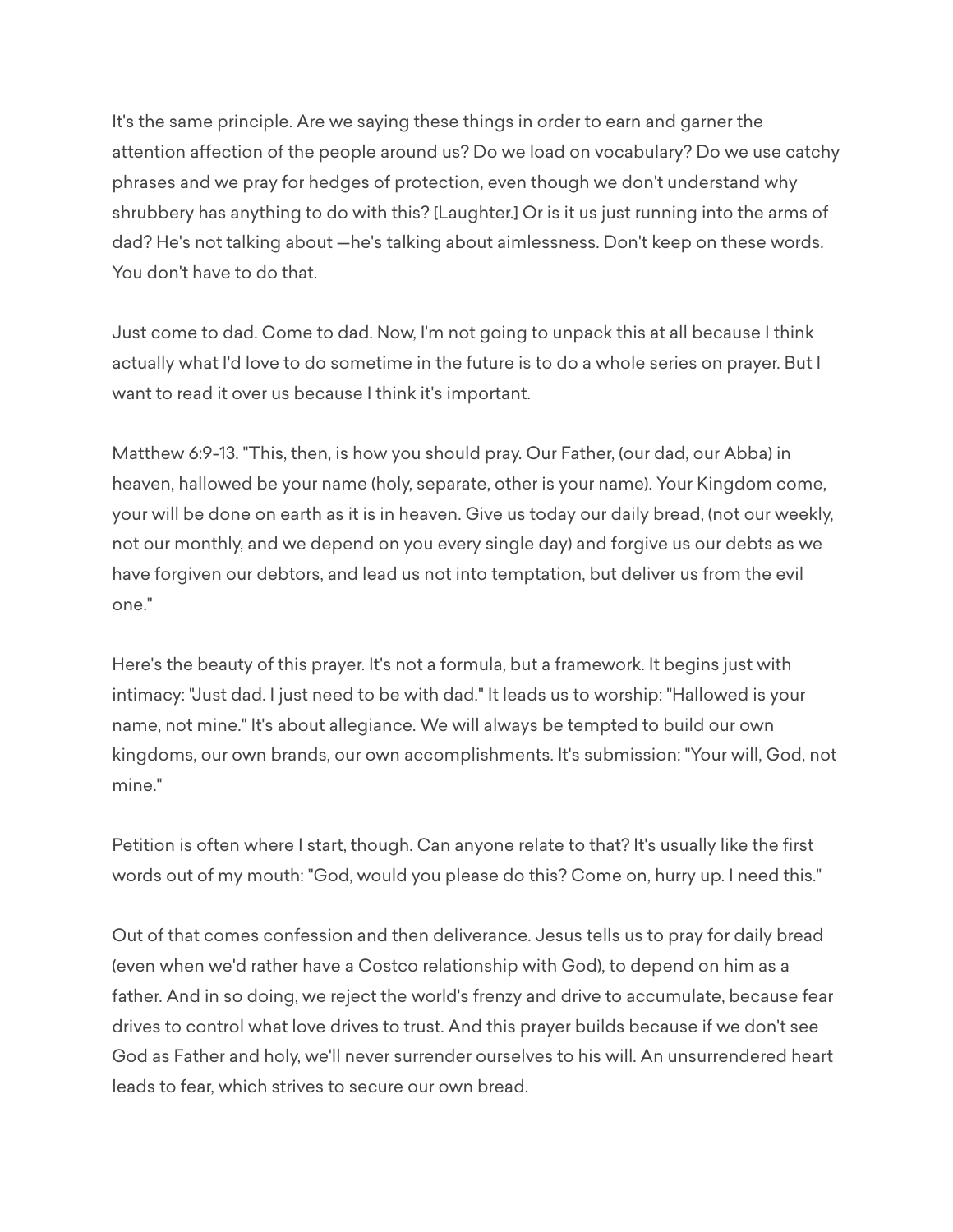So this is normally how I would end. Actually though, I wrote something to us as a community. This will maybe feel more like a blog post or something. This is sort of like a letter to us, I guess, because I think it's really important for us to remember. Ultimately, the goal isn't to be a better giver or to be a better prayer. It's intimacy with Jesus. That's the goal, the byproduct of which is a life of generosity, a life of mercy, a life of justice, a life of kindness. But those things aren't the goal. They're the byproduct. So I'll say this to us to close.

In a society of thrown elbows and self-promotion and "Look at me, I'm humble", by the example of the homeless Rabbi that stepped down from grandeur not to be served but to serve, which eventually led him to a thieve's execution on a cross for us, Jesus is the King who got on his hands and knees and did the filthy, grueling, demeaning act of washing the feet of his disciples and without Instagramming it once. The beauty of the gospel is that it frees us to opt out of the rat race of trying to appear flawless, ever-astute, and void of shortcomings.

In fact, it even frees me, us, to celebrate the good things that God is doing in the lives of others because my identity is not ultimately rooted in the soil of self-accomplishment and preservation. You, my friends, are so much more than your greatest success and your greatest failure. The goal is not to become more humble or less prideful. It's not to become better at serving the other or simply trying to cut down on self promotion, because the focus there is still me. And that's little more than selfie religiosity.

The goal is to grow in intimacy with Jesus every time, because the byproduct of that closeness is humility, grace, generosity, and love. The next time I struggle to keep things in perspective, I want to watch a sunset and ask myself, "Did I make that? Is that me?" The next time the wind blows through my trees, I want to ask, "Was that my idea?"

Because the answer, of course, is no. And that's really good news.

Why don't we...? Let's pray together. God, I recognize that our struggles, they may look like a myriad of different things, God.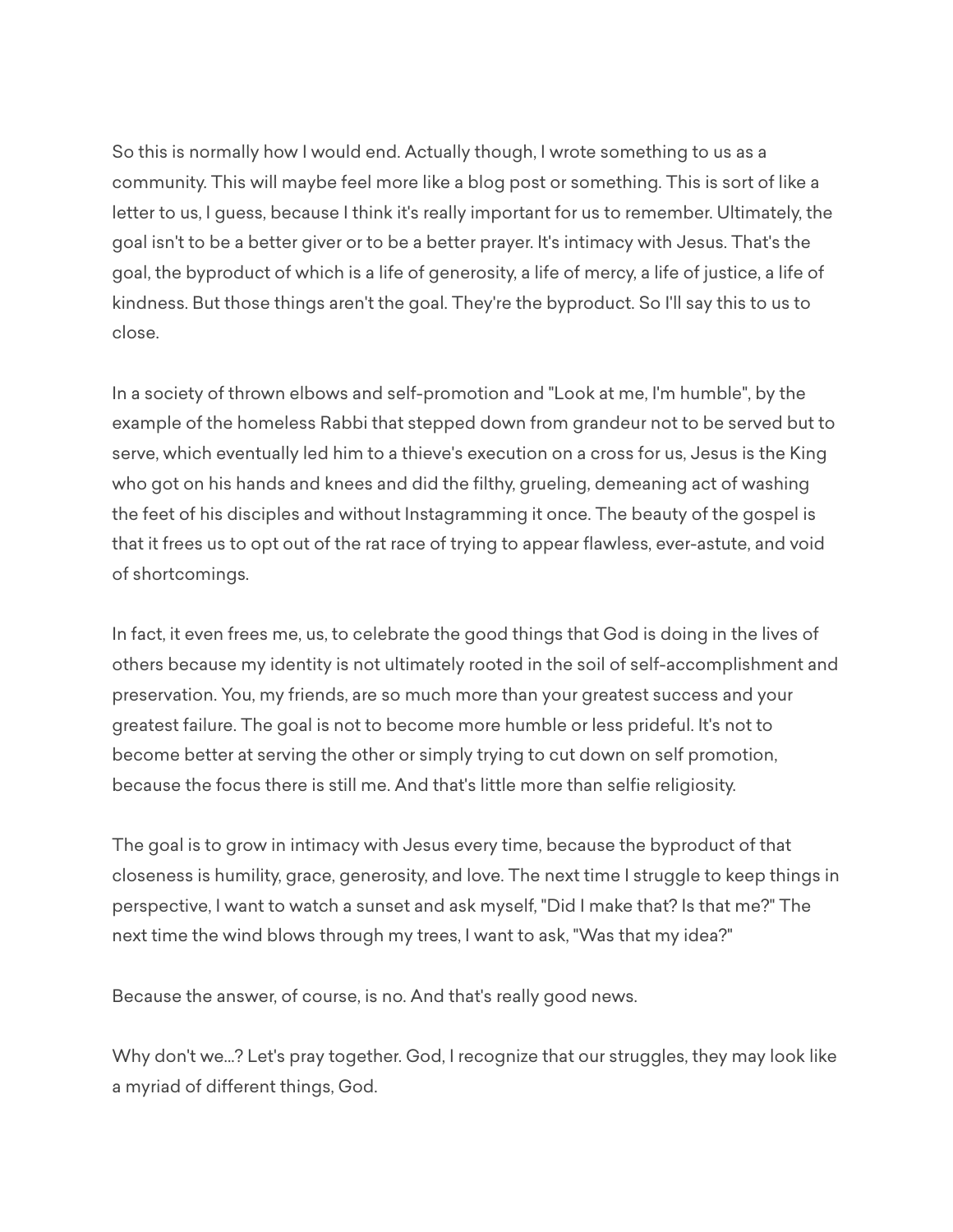But what I find so freeing is that you see well past all of it. There's no part of our heart, our soul, our mind, our motivation that is unknown to you. We're not catching you up. We're not filling you in, God. For some of us, that may feel very frightening. God, help us to not be frightened of being known fully by you. God, help us to not live our lives for the shortterm applause of the world but for the smile of a father who sees us and knows us completely. Help us to rest in that this week. Help us to rest in that for the rest of our lives. God, you are the one we worship. You are the one who loves us with an unthinkable love that we could never earn or merit on our own. That's grace. We thank you, God. We love you and we pray all these things in the beautiful name of Jesus, and all God's people said, "Amen."

Te duele la risa. Y este tipo llamado Daniel, y fue, como, masivamente estafado por su hermano de una manera realmente brutal. Y juró que si volvía a ver a su hermano, le rompería el cuello. Esa era la animosidad. Esa era la ira. Eso es lo que había.

Bueno, un par de meses después, este tipo Daniel, tiene un encuentro radical con Jesús, como un Espíritu Santo al revés, y se convierte en cristiano. Y sin embargo, reconoce: "Todavía no puedo perdonar a mi hermano". Hay una pieza a la que se aferra. Y entonces un día, al azar, ve a su hermano al otro lado de la calle. Esto es lo que describe Daniel.

Dice: "Lo vi, pero él no me vio. Sentí que se me cerraba el puño y se me calentaba la cara. Mi impulso inicial fue agarrarle por la garganta y estrangularle. Pero cuando lo hice y le miré a la cara, mi ira empezó a derretirse. Porque al verlo, vi la imagen de mi padre. Vi los ojos de mi padre. Vi la mirada de mi padre. Vi la expresión de mi padre. Y al ver a mi padre en su rostro, mi enemigo volvió a ser mi hermano".

Esto es lo que dice Lucado sobre esa historia "El hermano se encontró envuelto en esos grandes brazos, pero no en un estrangulamiento, sino en un abrazo. Los dos se pararon en medio de un río de gente y simplemente lloraron. Las palabras de Daniel merecen ser repetidas: 'Cuando vi la imagen de mi padre en su rostro, mi enemigo se convirtió en mi hermano'".